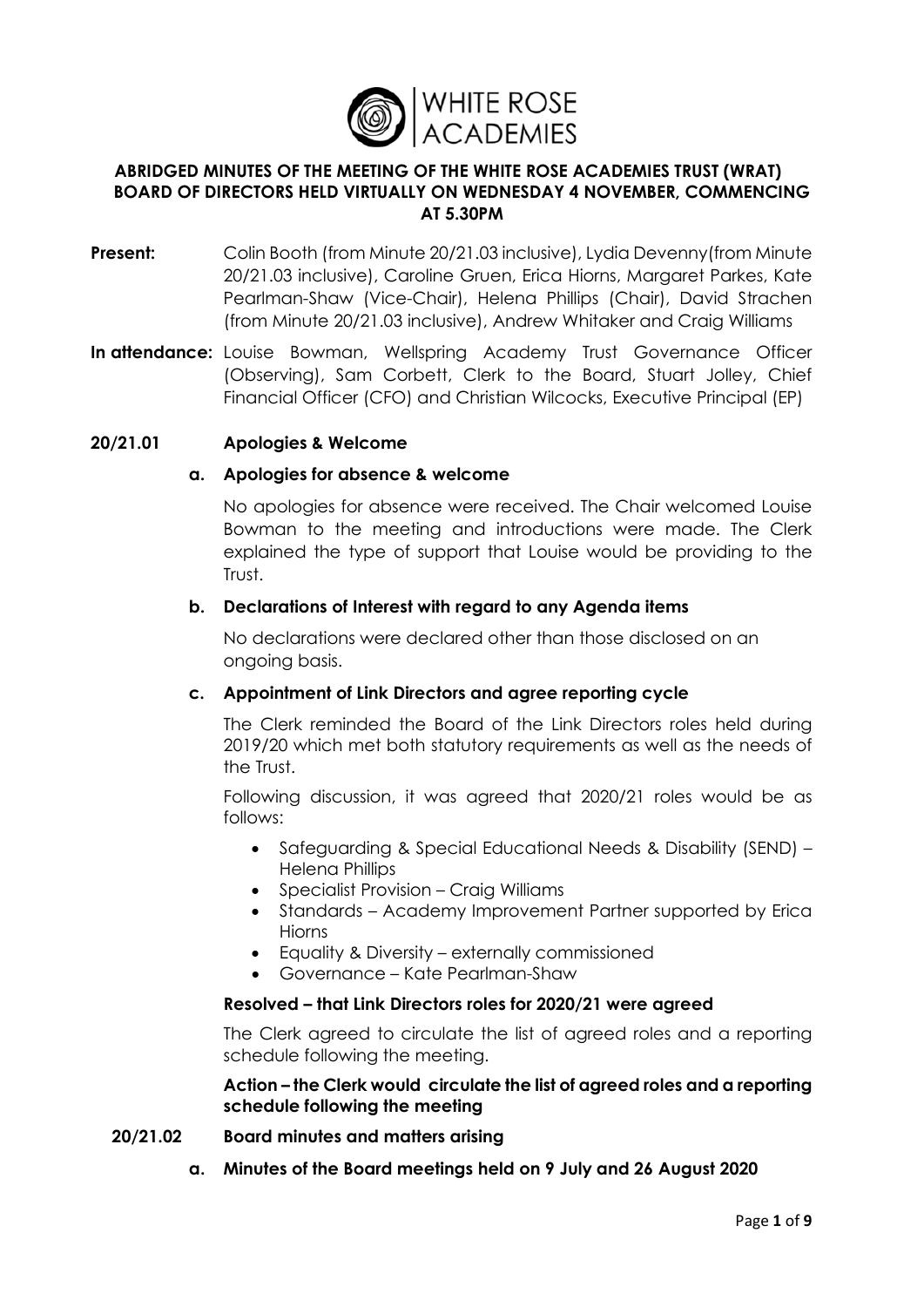The Minutes of the previous meetings were considered and agreed as a true and accurate record.

### **Resolved – the Minutes of the meetings held on 9 July and 26 August 2020 were agreed as a correct record.**

### **b. Matters Arising**

### **i. Summary of matters arising from previous meetings**

The summary of matters arising to date was considered. The Board noted the updates against each item.

With regard to Minute 19/20.16f, the Clerk indicated that an annual report relating to equality and diversity would be presented to the February Meeting.

The EP provided an update in relation to Minute 19/20.46, advising the Board that there had been engagement with various organisations in relation to uniform exchanges, all of which had been positively received.

In relation to Minute 19/20.52, the CFO advised that there was a commitment to resolve the allocation of costs related to the EP role from September 2021. In respect of benchmarking information relating to senior post-holders, the CFO indicated he would be able to use information obtained from the Clerk (related to a partner Multi-Academy Trust (MAT)). as well as publicly available information, to create a report for the next meeting.

# **Action - benchmarking information relating to senior post-holders would be added to the next meeting Agenda**

It was confirmed that updates had been circulated between meetings with regard to the IT systems breach (Minute 19/20.56a) confirming that restoration work was now at an advanced stage and IT security systems had been significantly improved as a result. The CFO indicated that the outcome of the forensic investigation would be sent to the Audit, Risk and Finance Committee.

## **Action - that the outcome of the forensic investigation would be sent to the next Audit, Risk and Finance Committee meeting.**

### **ii. Any other matters arising**

The Clerk responded to a query regarding the progress made towards updating the Trust's Schemes of Delegation. She indicated that work remained ongoing and a progress update would be provided at the next meeting.

## **Action – a progress update relating to updating the Schemes of Delegation would be provided at the next meeting**

### **20/21.03 Operational Updates**

### **a. EP Report**

The EP summarised key elements of his report which focussed on pertinent issues related to the re-opening of each academy, a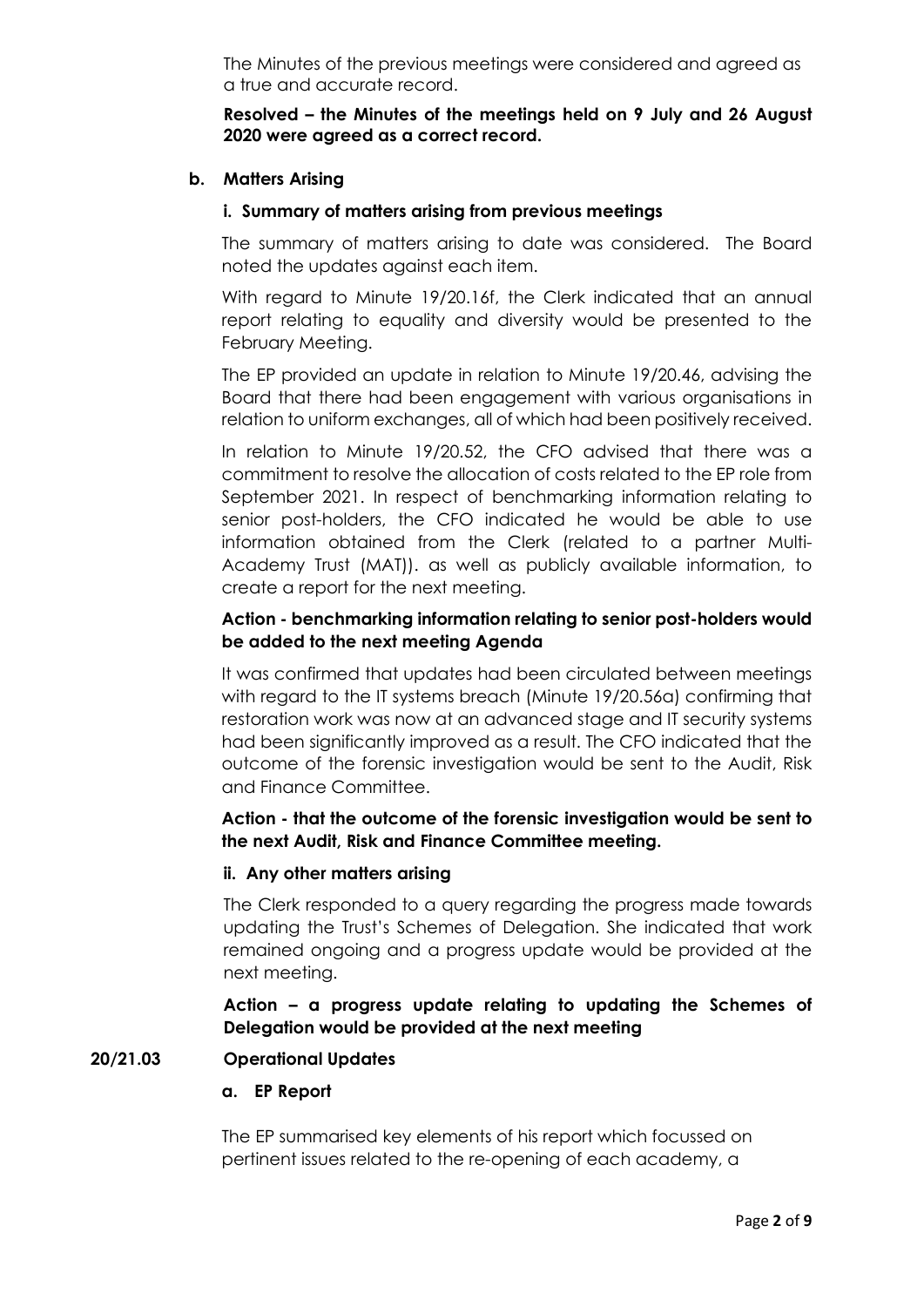summary of lessons learned since the forced closure of schools on 23 March 2020, 2020 GCSE results and future academy conversions.

Detailed discussion took place in relation to attendance.

In response to questions relating to families that had been reluctant to send their children back into school post-lockdown and applications for home education, the EP advised that applications for elective home education had been relatively low and all academies were engaging positively with affected families, providing much needed re-assurance. Home learning was being offered in some cases, to keep pupils on roll.

The EP reported that Covid related absences were recorded using a xcode (a nationally agreed process), in response to questioning.

The Board considered the impact of closing bubbles, noting recently improved statistics. It was acknowledged that academies had adapted risk assessments quickly in response to changing guidance, which had clearly had a positive impact on the closing of bubbles.

Discussion took place regarding the significant numbers of staff absences, though acknowledged that this had also reduced recently. In response to questions regarding staff wellbeing, the EP reported that staff attitude had been overwhelmingly positive and it wasn't felt that the news of a second lock-down had increased anxiety levels. A question was raised in respect of union involvement, to which the EP confirmed there had been some dialogue with local union representatives in respect of risk assessments and with the National Education Union (NEU) regional representative regarding staff workload. Engagements with unions had been positive.

Responding to question regarding the possible roll out of the Covid rapid test scheme, a director with detailed knowledge of this matter, indicated that there was no plans currently to roll out more widely.

It was noted that Covid transmission within schools was widely considered to be low, based on publicly available data.

There was discussion around remote learning to SEND pupils following a question being raised. The EP confirmed that work was differentiated but remained an area requiring further refinement.

Detailed discussion took place in respect of Covid Catch up funding. The EP identified how the Trust had analysed where the most significant gaps were and how they had prioritised actions.

In response to questions regarding GCSE results, the EP provided clarity. The EP advised that he expected that the trajectory of improvement relating to attainment to continue, although the unknowns related to Covid made future predictions for progress measures difficult.

It was acknowledged that staff across the Trust would embrace plans for next year's GCSE's as set out by the government, and would support students to achieve. A director requested that information regarding onward destinations of Year 11 leavers be provided. The EP explained that this information had already been presented to the Local Accountability Boards, though would circulate following the meeting.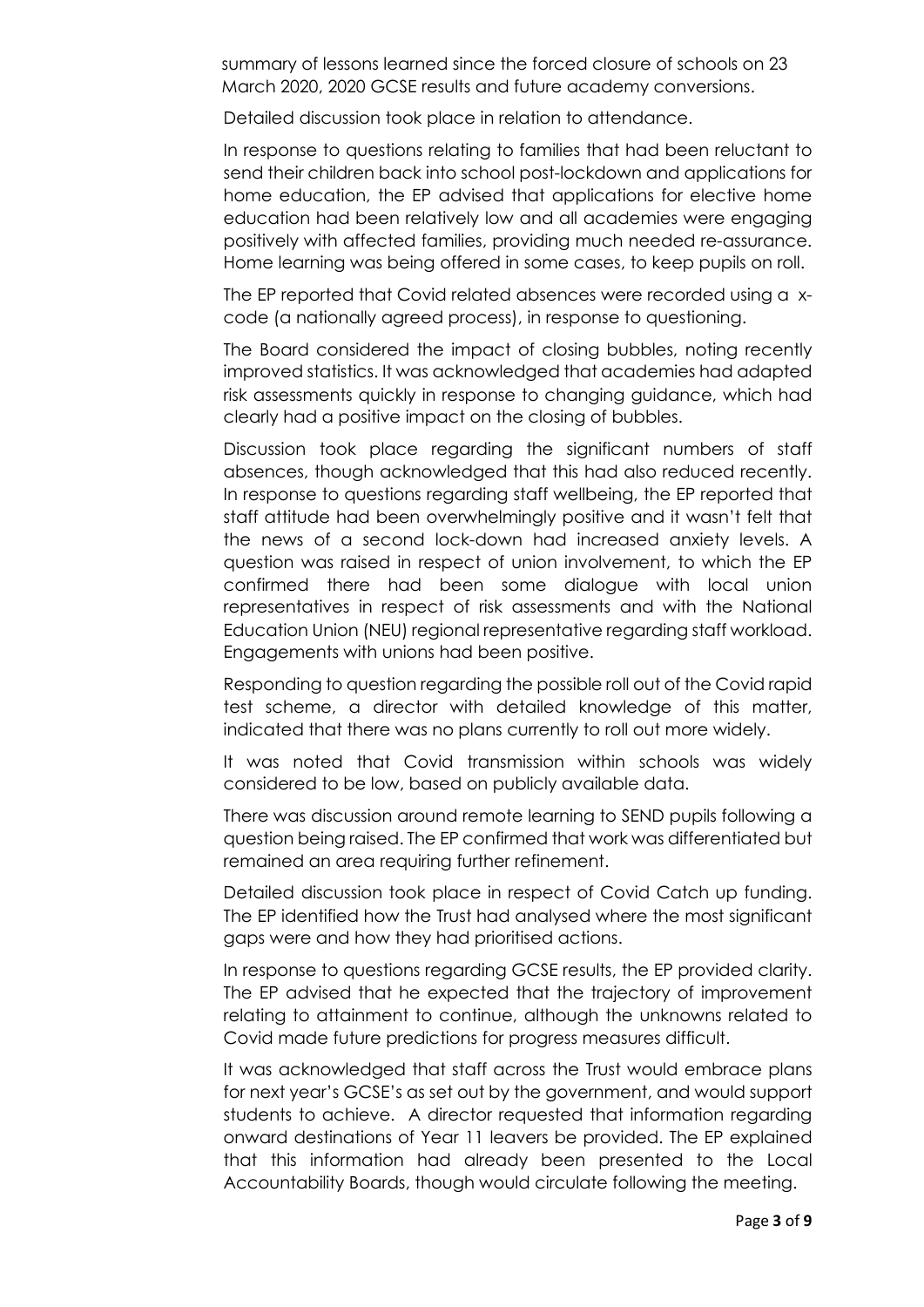## **Action – the EP would circulate information relating to onward destinations for Year 11 leavers**

The Board commended all staff for their incredible resilience during a difficult period, commenting that it was incredible to see the refinement of the remote learning offer.

Discussion took place in respect of Mill Field Primary. It was acknowledged that conversion was on track for 1 December 2020. In response to a question relating to HR matters, the CFO advised that there were no causes for concern.

The Board were asked to consider which Scheme of Delegation was appropriate for Mill Field, further to which is was agreed that they would be placed under Scheme 2.

## **Resolved – that Mill Field Primary would be placed under Scheme of Delegation 2**

Discussion took place with regard to the University Technical College (UTC). The EP advised that the next step would be to complete due diligence, further to which a formal proposal would be sent to the Board. There was detailed discussion around the risks, specifically focusing on financial sustainability. The Board noted that conversion of the UTC would be hugely beneficial for many young people in the Leeds community. Colin Booth provided an update in relation to measures already in place that would mitigate some of the risks.

## **b. Nurturing Talent Programme**

This item was deferred to the next meeting.

## **Action – the Clerk would add the Nurturing Talent Programme to the Agenda for the next meeting**

### **c. Update relating to capacity for growth**

It was agreed that the EP's presentation regarding the Trust's Capacity for Growth would be shared with a written commentary following the meeting. Any questions could be directed to the EP directly, or raised at a future meeting.

**Action – The EP would circulate the Capacity for Growth update with a written commentary to the Board following the meeting**

## **20/21.04 Strategy and Implementation**

### **a. Strategy Update**

The CEO summarised his paper which provided updates in relation to the Trust's Strategy, Vision and the Luminate Brand.

He summarised key milestones from 2014 to present, the next phases of school improvement, key projects in order to realise the Trust's Vision and the evolution of the Luminate Group model.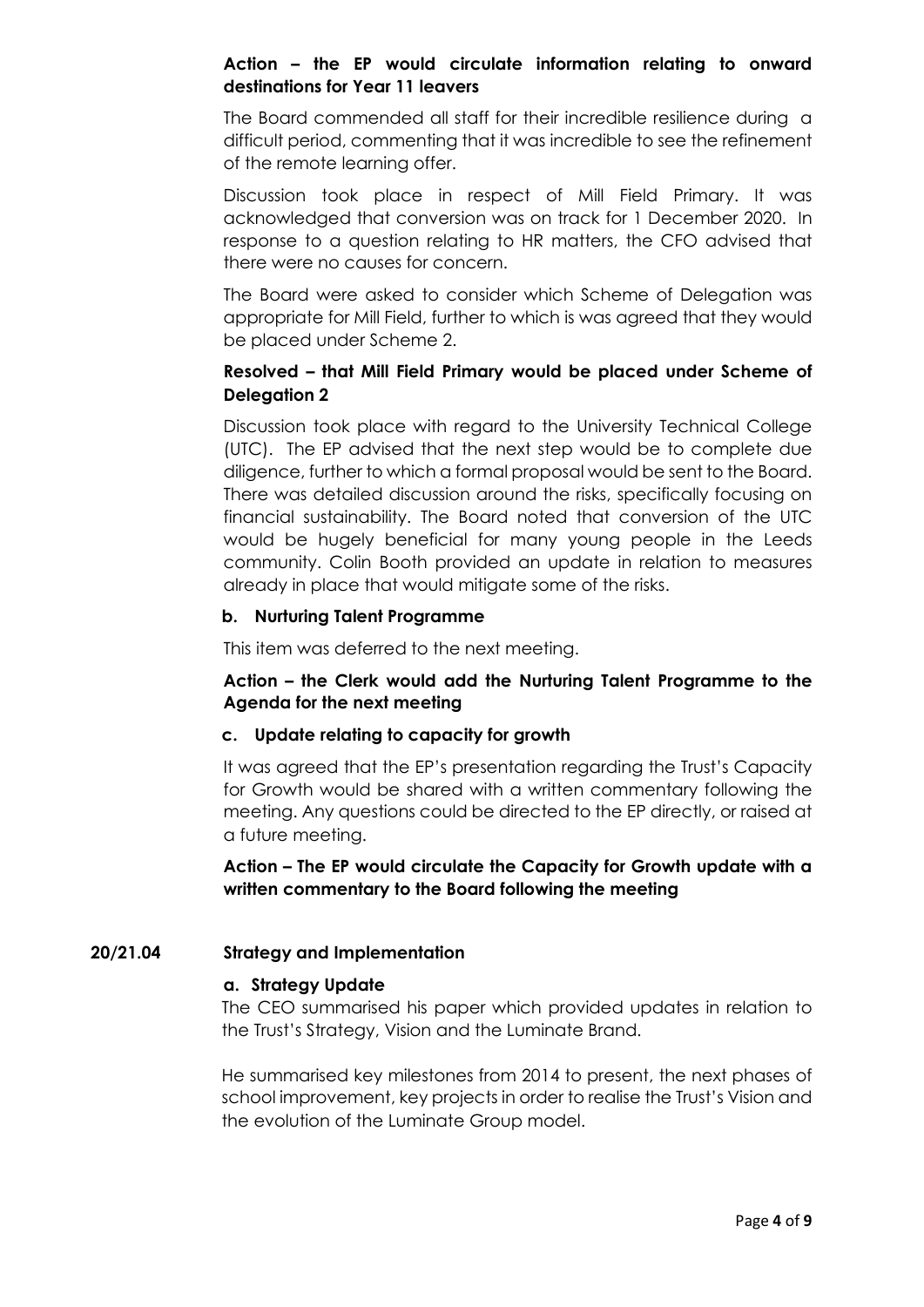Detailed discussion took place in relation to the WRAT's position within the Luminate Group, further to which the Group's CEO provided additional information. The Board acknowledged the positive changes that were occurring within the Luminate Group. The Board indicated that due to the significant complexities around governance arrangements within a group model and the impact of the changes occurring within the Luminate Group on the capacity of the WRAT's executive team, further discussion was required. It was agreed that the Governance Working Group would consider at their next meeting.

# **Action – the Governance Working Group would consider the matters discussed above and feedback to the Board at the December meeting**

The Board acknowledged the need to have a clear long-term strategy for the Trust, in the context of being a member of Luminate Group. It was agreed that an additional meeting would be required to discuss further. It was suggested that this be held virtually early in the new academic year.

# **Action – the Chair and CEO would liaise with the Clerk in respect of arrangements for an additional meeting early in the new academic year**

## **b. Vision Development**

This item was covered under Minute 20/21.04a.

## **c. Luminate Brand**

This item was covered under Minute 20/21.04a.

## **d. Governance Review**

The Vice-Chair reported that a Working Group was scheduled to take place on 10 November, to consider a number of governance matters, including governance arrangements within a group model and the impact of changes occurring within Luminate on the WRAT's executive team, as detailed in Minute 20/21.04a.

## **20/21.05 Audit, Risk and Finance Matters**

## **a. Minutes of the Audit, Risk and Finance Meeting held on 12 October 2020**

The Chair of the Audit, Risk and Finance (ARF), LD, expressed her thanks to Committee members for their support over the past year.

The Minutes of the ARF Meeting held on 12 October 2020 were considered and noted.

It was highlighted that the Annual Internal Audit Report was extremely positive with no significant areas of weakness were identified. LD praised the new audit firm, confirming that the audit process had been very rigorous.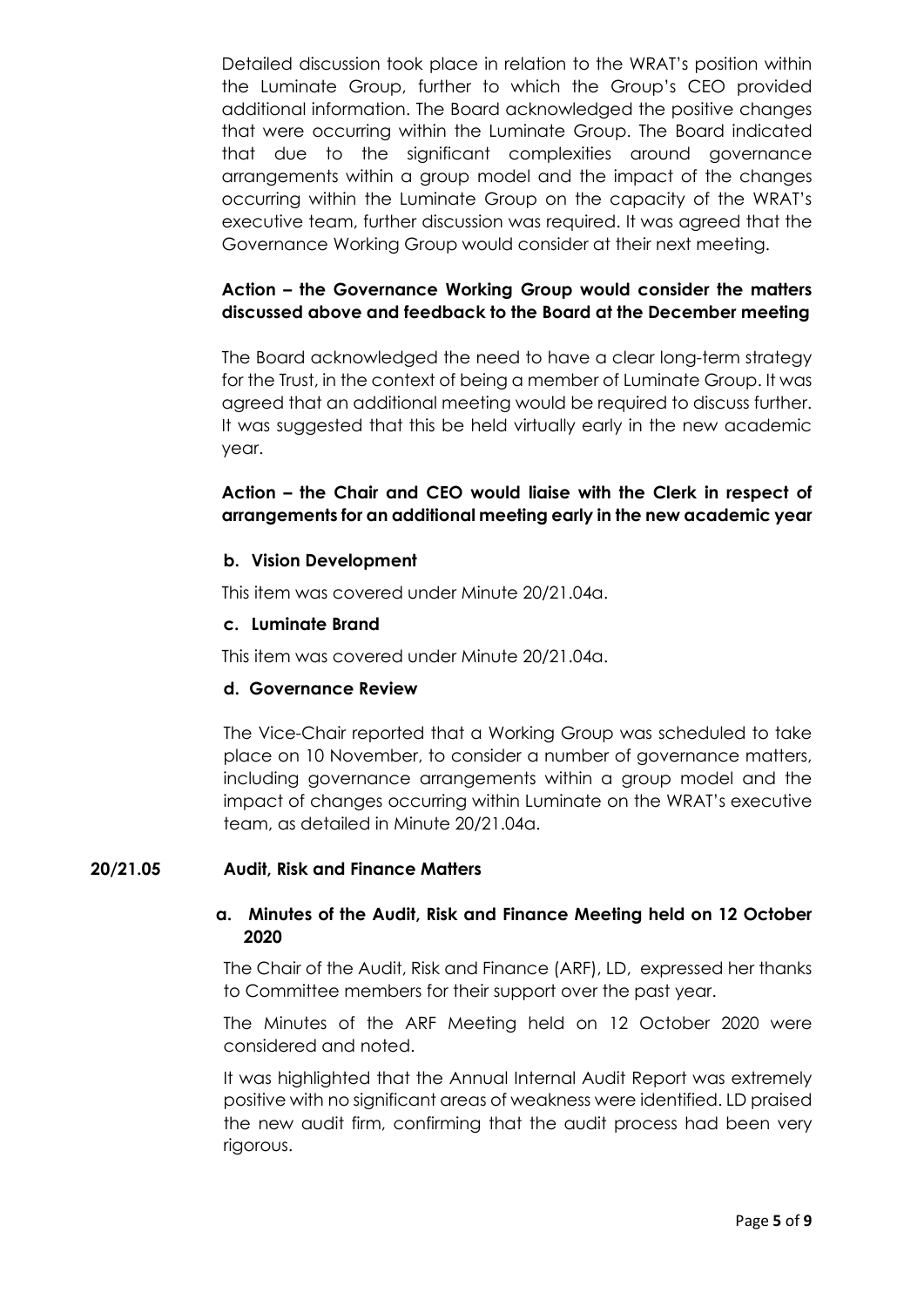## **b. Financial Performance Reports as at 31 August 2020**

The Financial Performance Reports were received and considered. The reports were summarised by the CFO, who highlighted the positive outturn position, though it was acknowledged that this remained subject to audit.

A question was raised regarding the implication of Leeds East Academy (LEA) moving to funding on a lagged basis. The CFO confirmed that due the overall financial position across the Trust, it could be managed without having a detrimental impact on LEA. The CFO reminded the Board of the significant improvements made in-year as a result of LEA's robust financial management processes. The LEA LAB Chair endorsed this comment.

The CFO advised that he remined hopeful that ongoing negotiations would enable LEA to continue with estimate based funding as a result of an increase in student numbers.

### **c. Risk Register**

The Risk register report was presented and summarised by the CFO.

Following a question regarding assessing the success of mitigating actions, the CFO provided further detail.

A question was raised regarding the 'owner' of risks. It was acknowledged that, although many risks were assigned to the CFO, these were largely dealt with by Senior Leaders within academies. The CFO suggested that some risks, e.g. executive pay, should sit with a Board member. This was agreed.

## **Action – the CFO would revise risk owners, after discussion with the Chair and Vice-Chair**

Following a question around the rating of the IT breach risk, the CFO provided an explanation which demonstrated the rationale behind the rating.

### **d. Academies Financial Handbook**

The paper outlining the changes to the Academies Financial Handbook was received and acknowledged.

## **e. Draft WRAT Financial Regulations (recommended for approval by the ARF committee)**

The WRAT Financial Regulations was received and considered. The CFO indicated that the updates had been minimal, details of which had been reviewed by the Audit, Risk and Finance Committee.

### **Resolved – the WRAT Financial Regulations was approved.**

## **f. Consideration of the National Joint Council (NJC) and independent School Teachers' Review Body (STRB) pay awards**

The paper relating to the pay awards for both teaching and support staff based on NJC and CTRB recommendations was received and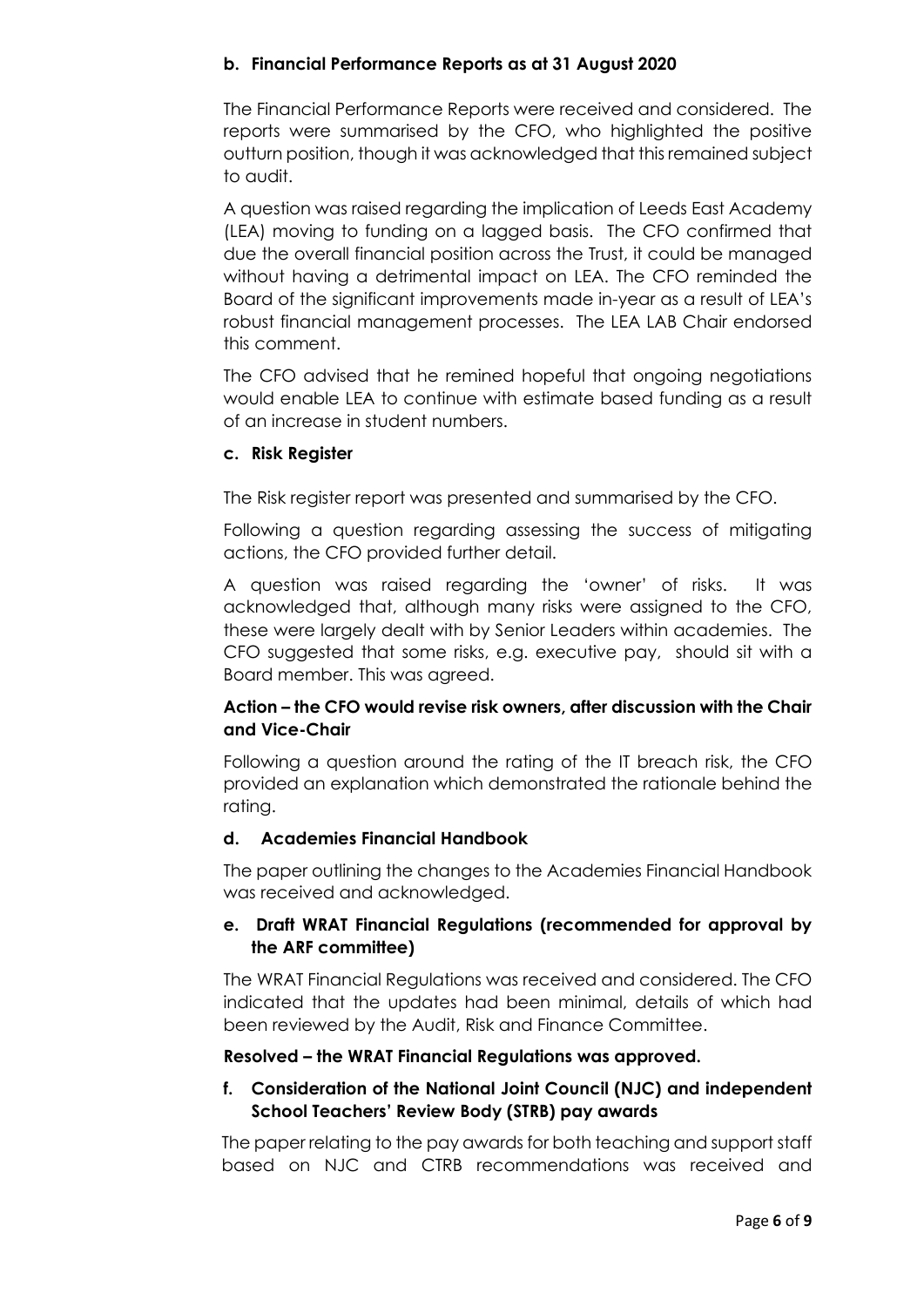considered. It was noted that the budget approved by the board in July 2020, whilst not exactly matching the distribution of increases set out, contained sufficient provision to accommodate the pay awards.

## **Resolved – the teaching and support staff pay awards were approved by the Board.**

## **20/21.06 Communications**

#### **a CEO's update**

The Clerk highlighted resolutions that had been made between Board meetings as follows:

- Await a response from the ESFA prior to engaging Luminate Shared Services based on the risks associated with noncompliance
- Amendment to the risk assessment that related to student track and trace
- **Tiered Continuity Plans**

In respect of Luminate Shared Services, the CEO reported that disappointingly discussions remained ongoing with regard to approval from the ESFA though the project was on track to be finalised by the spring term.

The CEO indicated information relating to ongoing conversations with the DfE and Local Authority in relation to Mill Field had been circulated via email between meetings and the most recent information had been provided in the EP's Report, discussed under Minute 20/21.03.

### **20/21.07 Trust Board and Committees Governance related matters**

### **a. Matters referred by the Local Accountability Boards (LABs)**

No matters had been referred by LABs.

### **b. LAB membership including appointment of LWA LAB Chairs**

The Clerk reported that the Leeds West LAB had proposed Caroline Gruen as Kate Pearlman Shaw's replacement, which was unanimously approved by the Board.

## **Resolved – Caroline Gruen was appointed as the LWA LAB Chair for the remainder of the 2020/21 academic year**

### **c. Appointment of ARF Co-opted member**

The Clerk reported that she had received an application to join the Audit, Risk and Finance Committee from Chris Blythe who was CEO of Leeds Heritage Theatres. The Board were in unanimous agreement regarding his appointment.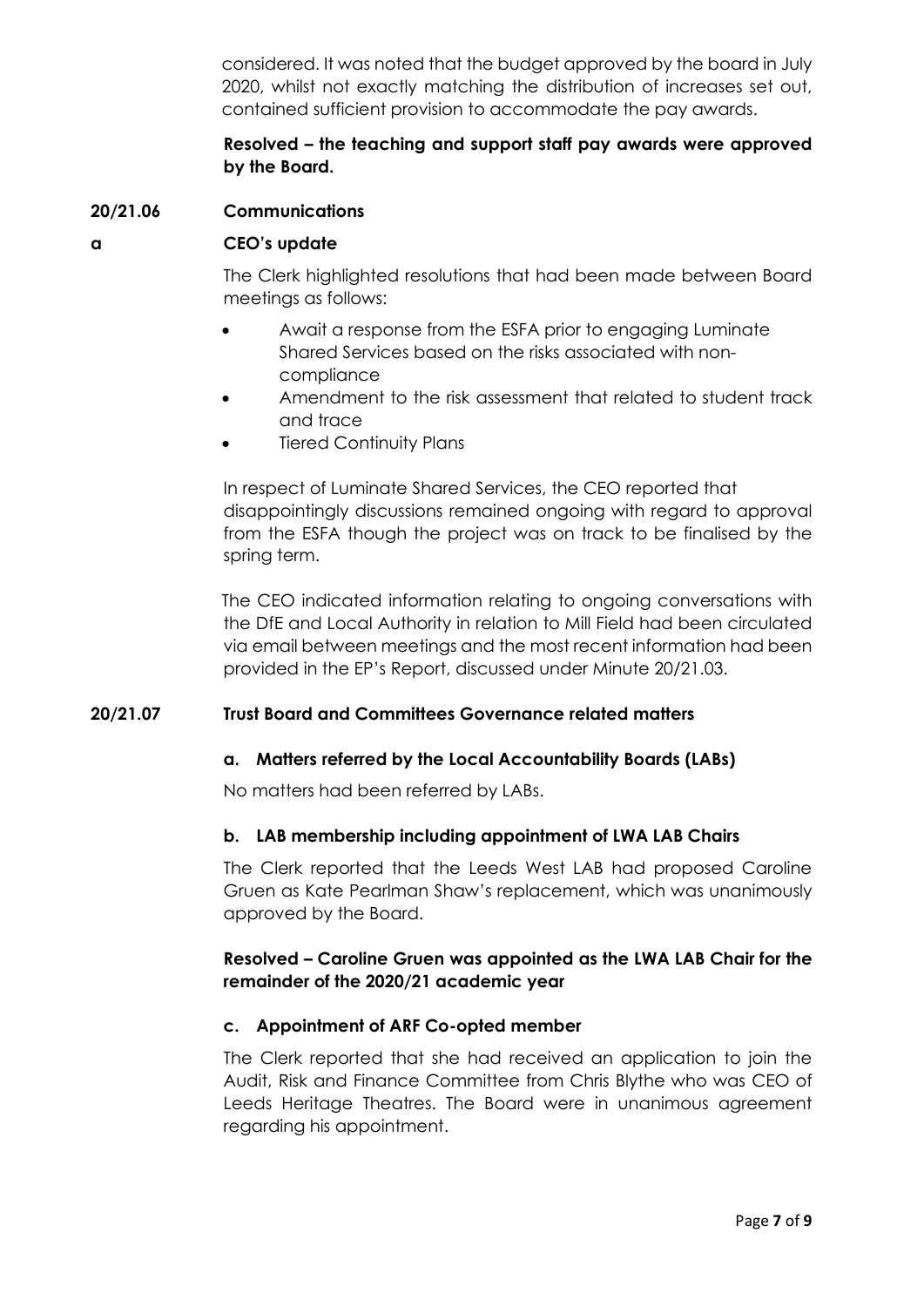**Resolved – the Board appointed Chris Blythe as a co-opted member of the Audit, Risk and Finance Committee for a period of year, to be reviewed annually.** 

## **d. Confirmation statements regarding Keeping Children Safe in Education (KCSiE) and Prevent**

The Clerk provided an update in relation to the Board's statutory requirement in relation to KCSiE and Prevent.

### **20/21.08 Other Matters**

## **a. Luminate's Risk Management Policy (Recommended for approval by the ARF committee)**

The Board received and considered the revised Group Risk Management Policy. The CFO indicated that there were no material changes to the policy. The policy was approved by the Board.

## **Resolved – Luminate's Risk Management Policy was approved by the Board.**

#### **20/21.09 Any other business**

No other business was discussed. Agenda items for the next meeting were considered and agreed by the Board.

#### **20.21.10 Meeting Arrangements**

It was confirmed that the next meeting would take place virtually on Thursday 10 December.

*The EP and CFO left the meeting at this juncture.* 

#### **20/21.11 Confidential**

### **a. Senior post-holders objectives and remuneration (excluding the CEO)**

The Board received and considered paper regarding the Academy Principals EP, and CFO's performance and remuneration, which was summarised by the CEO. Detailed discussion took place, outlined in a confidential Minute.

## **Resolved -the Board approved the proposals from the CEO regarding the Academy Principals, EP and CFO's 2020/21 performance objectives and performance related pay payments.**

*The CEO left the meeting at this juncture.*

#### **b. CEOs performance objectives**

The Board received and considered paper outlining the CEO's performance objectives for the 2020/21 academic year, summarised by the Chair. Discussion took place, outlined in a confidential Minute.